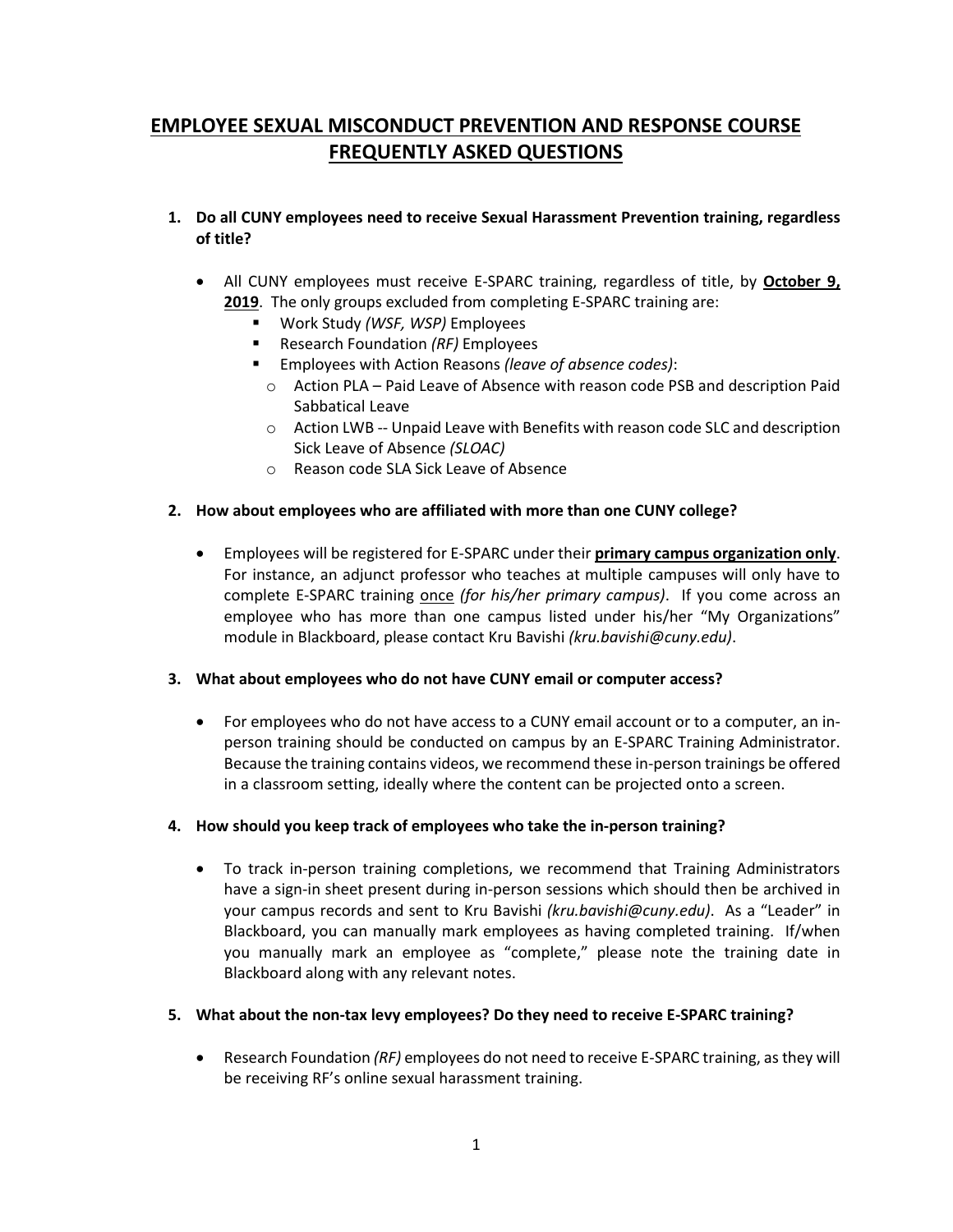• We will be making our best efforts to train the employees of auxiliary corporations and other related entities at the campuses. Similar to employees who do not have access to computers or to any CUNY systems, they should be trained in-person and the attendance sheets should be properly archived. Please contact your campus' Business Office to find out the names and contact information of individuals employed by related entities.

## **6. Who has Leader access to E-SPARC?**

- Human Resources Directors and their designated staff members have been provided Leader access in Blackboard for their campus specific E-SPARC training. Leaders have full access to manage the course, update contact information and do completion-overrides. If you would like additional staff members on your campus to have Leader access, you may give them Leader access through Blackboard.
- Please note that E-SPARC Leaders cannot print their E-SPARC training completion certificate from Blackboard.

## **7. Who has Participant access to E-SPARC?**

• All CUNY employees are pre-enrolled as E-SPARC participants. As participants, they can access the course content, see their progress report and print their completion certificate.

#### **8. How can I see E-SPARC completion metrics for my college?**

- The E-SPARC training completion metrics for each campus will be uploaded monthly into Tumbleweed under the Workplace Violence Prevention folder. Titles of these reports will contain an "E-SPARC" notation in their filenames.
- If you do not have a Tumbleweed account or need access to the Workplace Violence Prevention folder in Tumbleweed, please fill out an online Tumbleweed access form, which is located on the homepage of your CUNY portal account.

## **9. How will new employees receive E-SPARC training?**

• New employee information will be auto-populated from CUNYfirst to Blackboard on a regular basis. When employees access Blackboard, the E-SPARC organization will appear in their "My Organizations" module.

## **10. Do adjuncts need to be paid for taking E-SPARC training?**

• Pursuant to Article 15.2.b of the PSC CUNY Collective Bargaining Agreement, Adjunct Professors, Adjunct Associate Professors, Adjunct Assistant Professors, Adjunct Instructors and Adjunct Lecturers who are assigned a teaching workload of six *(6)* or more contact hours at the same college, receive one *(1)* additional hour per week in order to engage in professional assignments related to their academic responsibilities, such as office hours, professional development, participation in campus activities and training. They can use this hour to take E-SPARC training.